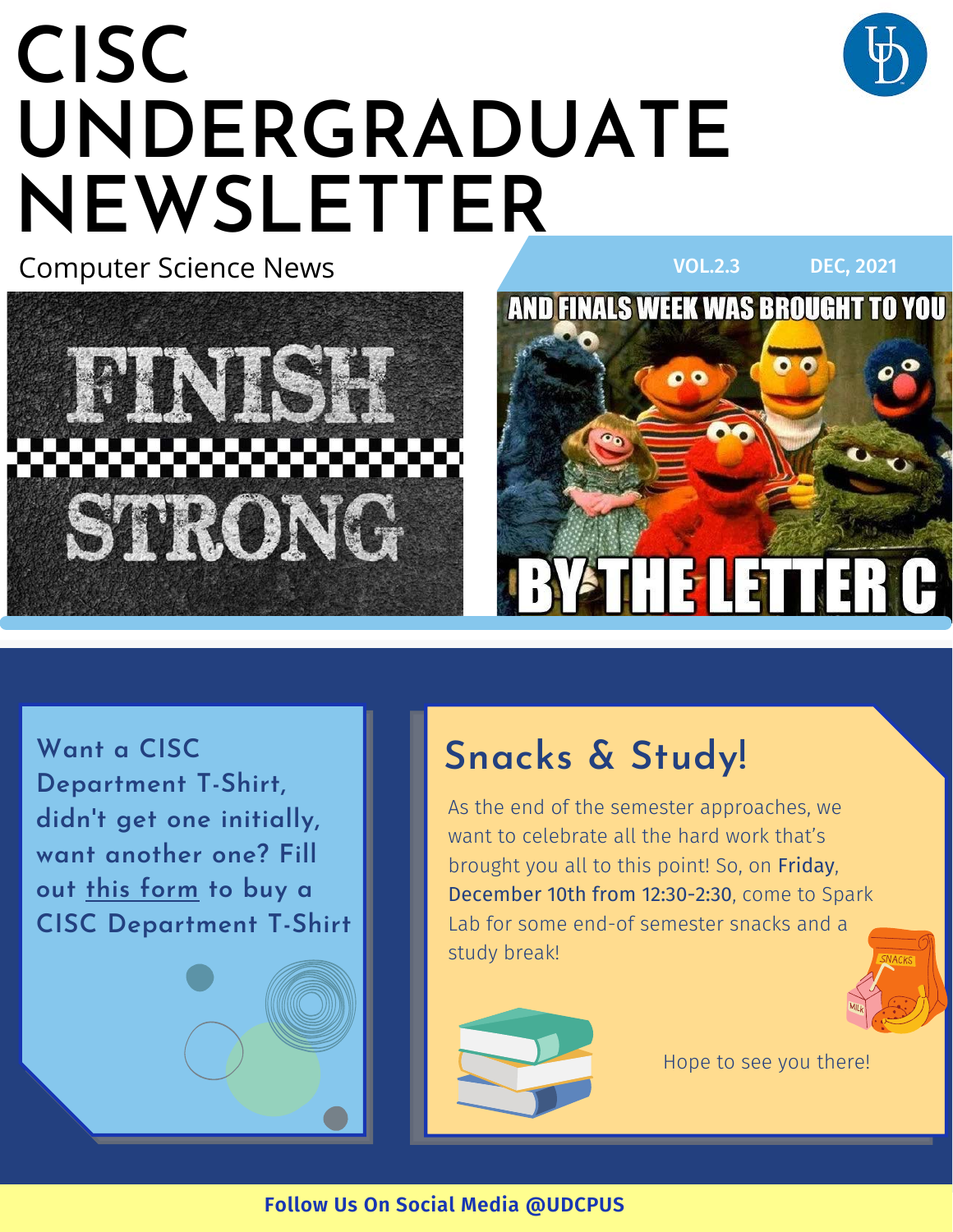

### **STUDENT SHOUTOUTS**





Aaron Jarmusch (Engineering - Electrical Engineering BEE/Computer Science/Cybersecurity ) and Nolan Baker (Engineering - Computer Engineering BCPE ) are current research students under Dr.Chandrasekaran and are enrolled in the Vertically Integrated Project (VIP) course. Their research posters got accepted to the premier High Performance Computing conference called "SC21 conference" which happened in November under the Undergraduate Research Poster Category. This is work done with Indiana University as interns funded by NSF REU program. Aaron works on building a validation and verification test suite for the OpenACC Programming model funded by OpenACC/NVIDIA. Nolan works on building a validation and verification testsuite for the OpenMP Programming model funded by the DOE Exascale Computing Project (ECP) SOLLVE: Scaling OpenMP With LLVm for Exascale Performance and Portability.

#### **FACULTY SPOTLIGHT**

With a beard like that, how could he not be a CS professor? Strangely, Prof. Roosen has never taken a college-level computer science course, though he's been "messing around" with computers since he was a teenager. Part way through his Ph.D. in Mathematics, he realized that what he really liked doing was the "messing around" that he'd never taken seriously before. That led to his developing a novel method of modeling crystal growth, and a career in the Materials Science and Engineering Laboratory of the National Institute of Standards and Technology where he helped found the Center for Theoretical and Computational Materials Science (as the "tech guy").

Two small children and a 109-mile commute induced Dr. Roosen to find a job at UD (where his wife is a Full Professor of Biology) supporting the ECE/CIS Joint Research Laboratory and teaching a couple classes "for fun". As has become something of a pattern, his hobby has become his career, and he now can be found teaching CISC210 (UNIX and C), CISC260 (assembly), or CISC106.

When not trying to teach himself "teaching", Prof. Roosen enjoys board games, mountain biking, handsplitting firewood, and annoying his teenage daughters.



**MEET MOCHI** Professor Mauriello's Purrfect loaf.



Professor Tong's adorable cat. **MEET LUNA**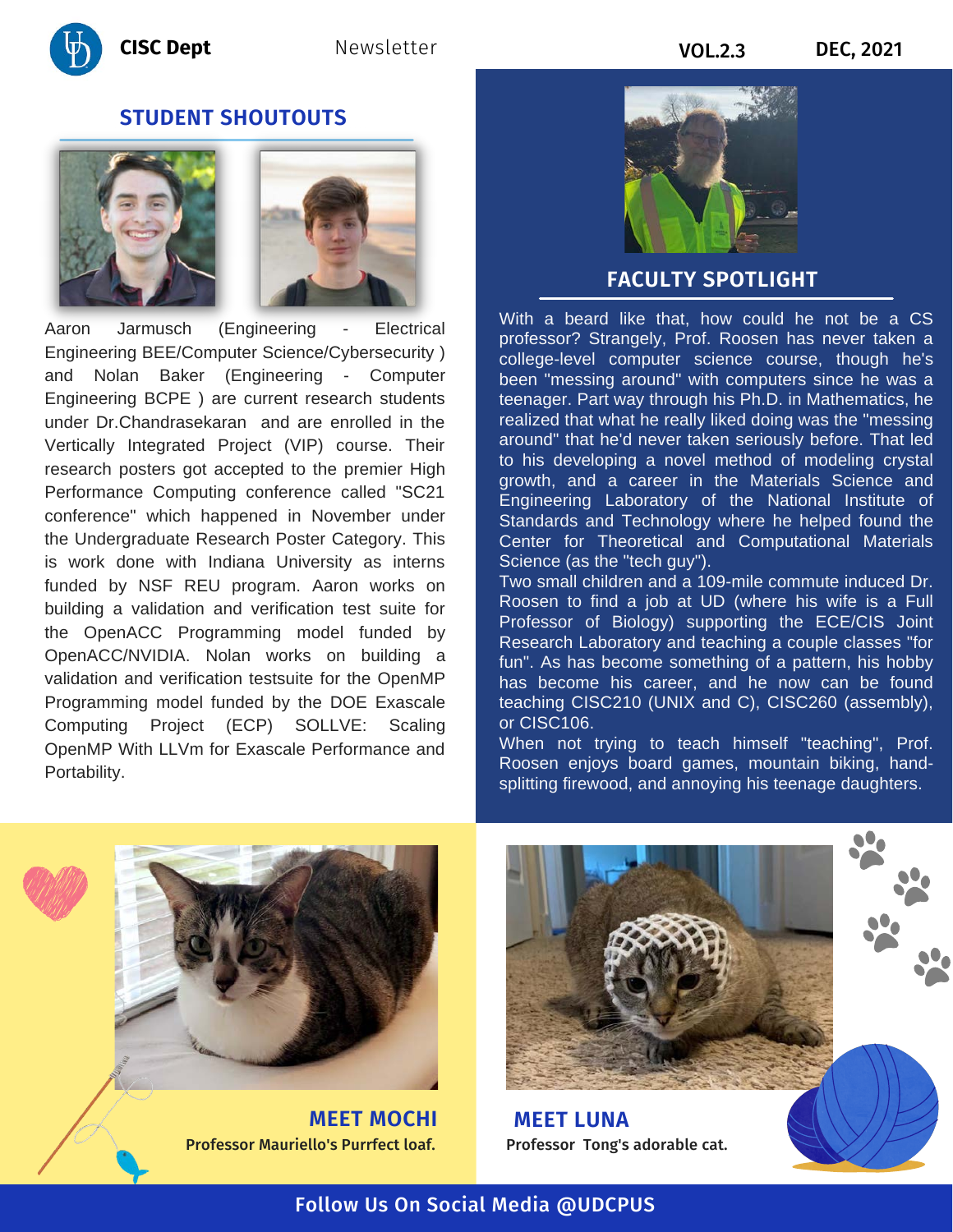

## **CLUB SPOTLIGHT**

CS + Social Good is an RSO for students to use computer science for community service projects! Our events include learning about new topics in CS/tech, volunteering for youth outreach, developing a UDance app, getting to know other people in your major over a cup of tea, and more! We meet every Thursday from 6:30pm-7:30pm at Brown Lab Room 205!



#### **SUMMER RESEARCH**

We are excited to announce the second year of our Smart Cities REU (Research Experiences for Undergraduates) program focusing on intelligent transportation systems (ITS), automated vehicles (AV), and vehicle-to-everything (V2X) communication at the University of Nevada, Las Vegas (UNLV). Applications are open now through February 11th, 2022 at:<https://smartcities.sites.unlv.edu/>

They look forward to receiving your students' applications, and if you have any questions, feel free to contact at: [smartcities@unlv.edu](mailto:smartcities@unlv.edu).

Here is a summary of the program's features:

- 10-week research program: June 2 Aug 5, 2022.
- Participants receive a \$6,000 stipend.
- Participants are mentored by a UNLV faculty member in the Electrical and Computer Engineering or Computer Science Department.
- Participants will conduct research to address the challenges of building intelligent, safe, and secure Smart Cities with a focus on mobility.
- Participants engage in co-curricular activities with their cohort such as workshops on writing academic papers and presenting research.

#### Logistics:

- Application deadline: February 11th, 2022 (see the website: <https://smartcities.sites.unlv.edu/>).
- Notification: March 4th, 2022 (students will be notified whether they were accepted into the program).
- Program dates: June  $2 Aug 5$ , 2022.
- The 2022 program will be held in-person on the campus of UNLV.

### **BOOK RECOMMENDATION**



CISC 367011 Equity and Inclusion in Computing Innovations recently read and discussed this fiction book called ''Our Reality'', written by a University of Washington CS faculty, Tadayoshi Kohno. As the author states: Our Reality uses fiction to explore complex and deeply rooted questions, such as: How do individuals and society impact technology design? How do technologies affect individuals and society? In what ways can technology be unjust? What does it mean for a technology to be racist? How can technologies be made just if they are created by flawed human beings in an imperfect society? Our Reality envisions one possible future world. Our real future world might resemble this story or differ completely. How do you want the future to unfold, and what will you do to make your vision a reality? A quick, thoughtprovoking read! Available in print, kindle, or pdf download here: <https://homes.cs.washington.edu/~yoshi/OurReality.html>

#### Follow Us On Social Media @UDCPUS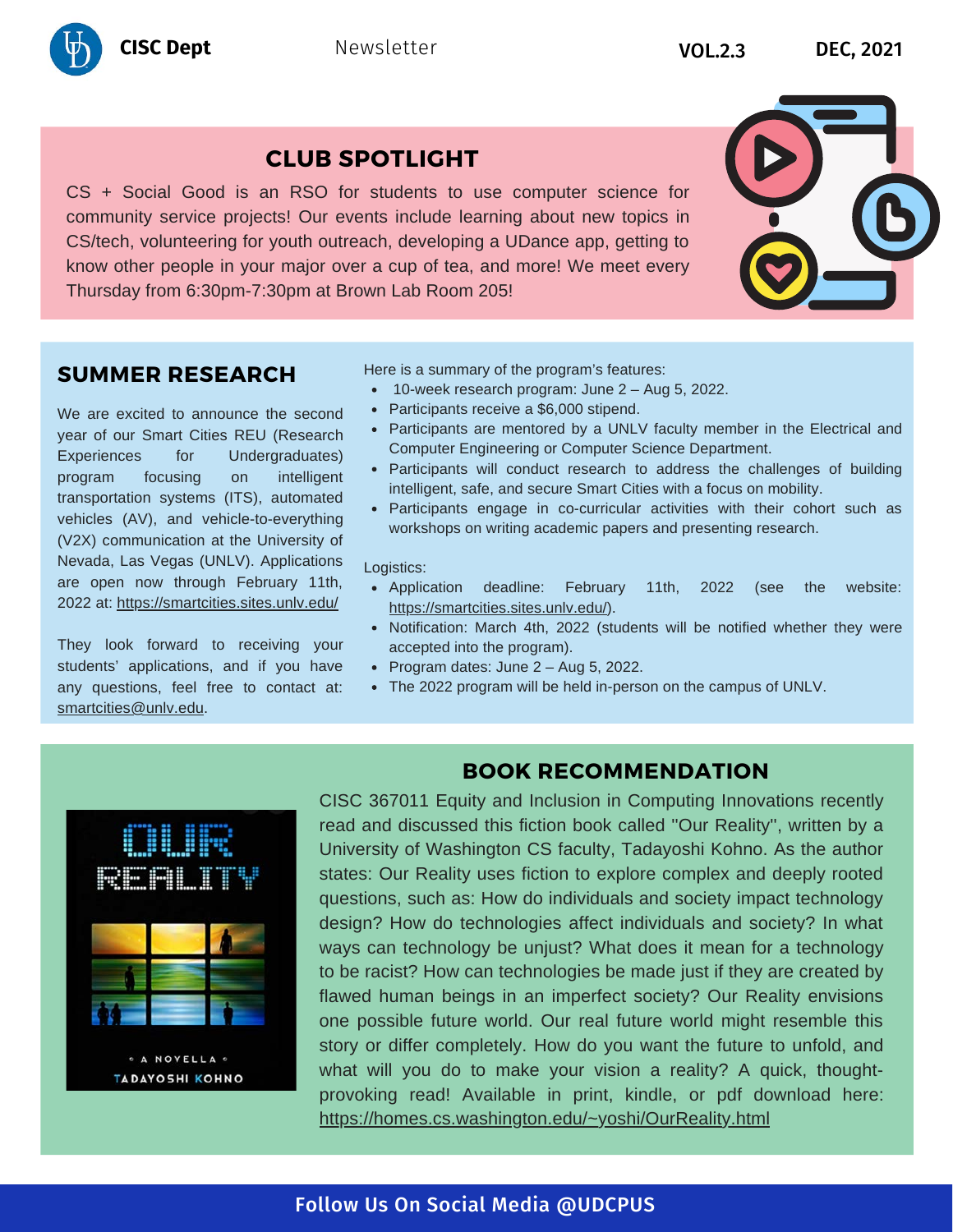

# **UNDERGRADUATE OPPORTUNITY**

Dr. Decker is looking to find a sophomore with iOS programming experience (WatchOS if possible) We will at the end of Spring be loosing our Apple Watch programmer to the Real World. Our current project (currently in no-cost extension due to covid delays) involves Just In Time Adaptive Interventions (JITAI) for encouraging people to be more active in the moment, based on real-time contextual cues, but there are future NSF and NIH projects in the proposed or planning stages.





## **SPRING COURSES**

#### CISC367: Development of Assistive Technology

If you are interested in learning more about the development of assistive technology to improve the quality of life of users with differing abilities, please consider taking CISC367 - the Development of Assistive Technology. In this course we will be exploring the concepts of Universal Design, or designing with all end users in mind throughout the entire design process. Throughout the course, you will work on a project with someone of differing abilities to create a software-based project or app that will in some way enhance the quality of life of the end user. In addition, you will learn about existing technology, and about how current technology has enhanced the lives of people with differing abilities and how, in some cases, it has failed these users. Please enroll [here](https://www.cis.udel.edu/academics/course-registration-information/), or email Dr. Yarrington ([yarringt@udel.edu\)](mailto:yarringt@udel.edu) for more information.

#### CISC187/CISC366: Social Computing Research Credits

If you are interested in exploring user experience research and engineering while earning course credits then please consider applying to enroll in "CISC187: VIP I (Social Computing)" or "CISC366: Independent Study" with the Sensify Lab. Current projects in the lab cover a range of application areas including: (i) environmental sustainability, (ii) health & wellbeing, (iii) creativity support tools for game developers, and (iv) news media consumption visualizations. While spring scheduling is expected to be flexible, students will need to commit to meeting individually and with their project team throughout the semester while contributing hours to the project commensurate with the number of credits they are enrolled in. If interested in applying, please email Dr. Mauriello ([mlm@udel.edu](mailto:mlm@udel.edu)) with your resume and unofficial transcript for more details.

CISC 449: a seminar course in Combinatorial Optimization and Approximation Algorithm If you are interested and curious to learn more about the course, email Dr. Tong ([amotong@udel.edu](mailto:amotong@udel.edu))